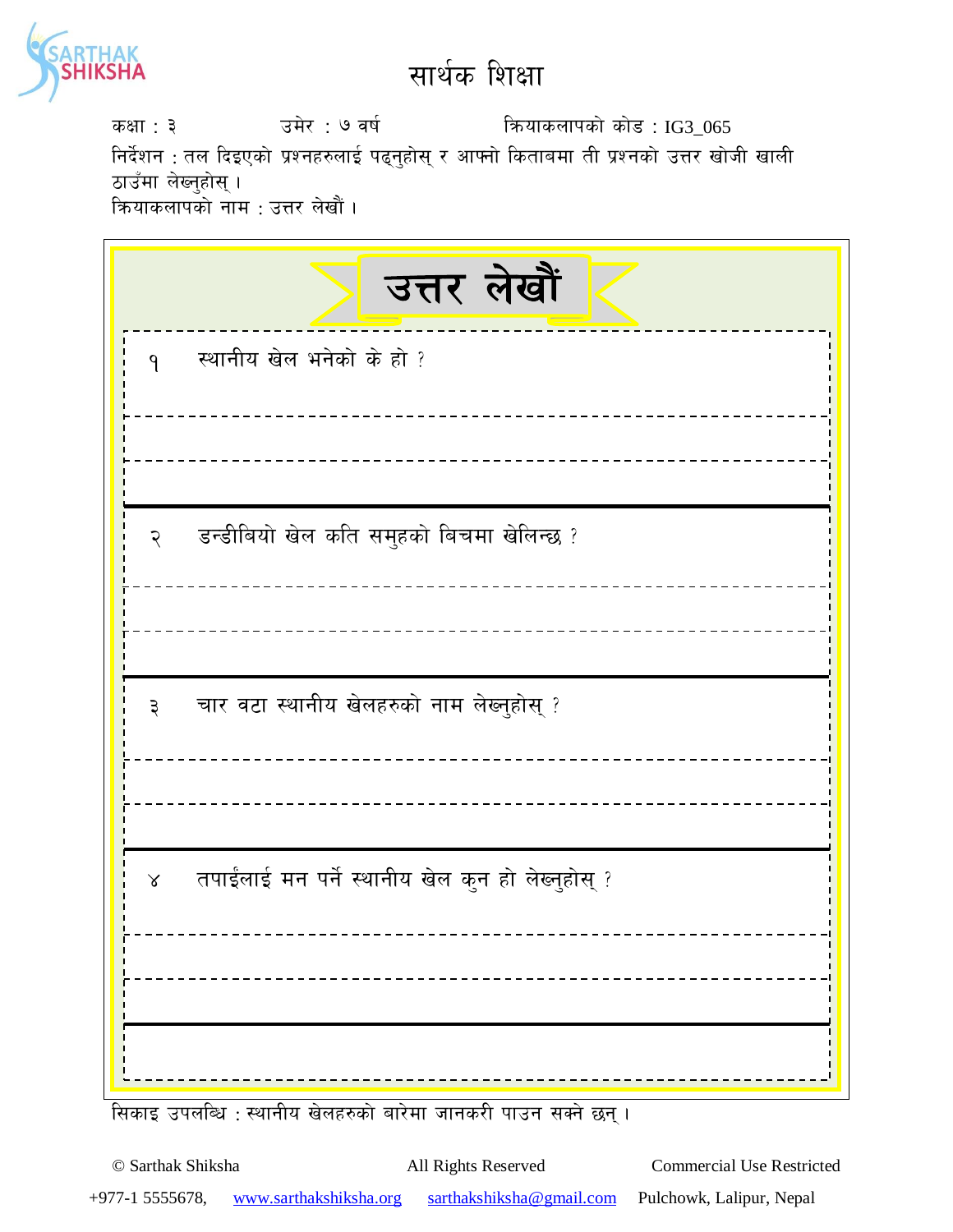

sIff : # pd]/ : & jif{ lqmofsnfksf] sf]8 : IG3\_066 निर्देशन : तल दिइएको खाली ठाउँमा आफुलाई मनपर्ने स्थानीय खेलको चित्र बनाउनुहोस् र मन पर्ने रङ लगाउनुहोस् । साथै खेलको नियम र खल्ने तरिका लेख्नुहोस् । कियाकलापको नाम : चित्र बनाई खेलको नियम र खेल्ने तरिका लेखौं ।

| चित्र बनाओं<br>$\sim$ |                  |  |
|-----------------------|------------------|--|
| खेलको साधारण नियम     | खेल खेल्ने तरीका |  |
|                       |                  |  |
|                       |                  |  |
|                       |                  |  |
|                       |                  |  |
|                       |                  |  |
|                       |                  |  |

सिकाइ उपलब्धि : स्थानीय खेलहरुको बारेमा जानकरी पाउन सक्ने छन् ।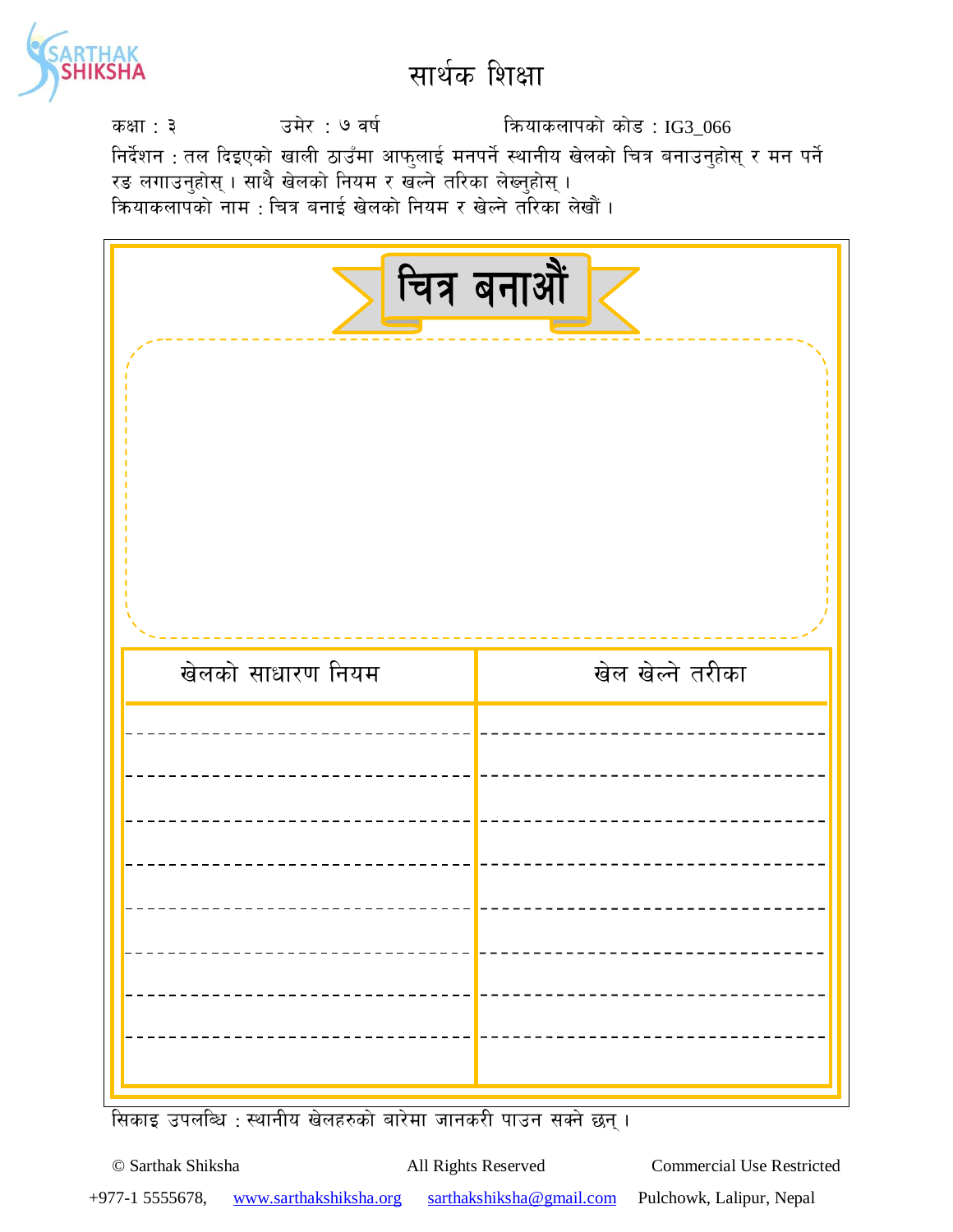

sIff : # pd]/ : & jif{ lqmofsnfksf] sf]8 : IG3\_067 निर्देशन : तल दिइएको गोलाकारमा खेलहरुको नाम छन् । ती मध्य स्थानीय खेलहरुलाई छानि बाकसमा हाल्नुहोस् । साथै आफ्नो किताबमा स्थानीय खेलहरुको खोजी गर्नुहोस् । क्रियाकलापको नाम : बाकस बनाऔं ।



सिकाइ उपलब्धि : स्थानीय खेलहरुको पहिचान गर्न सक्ने छन् ।